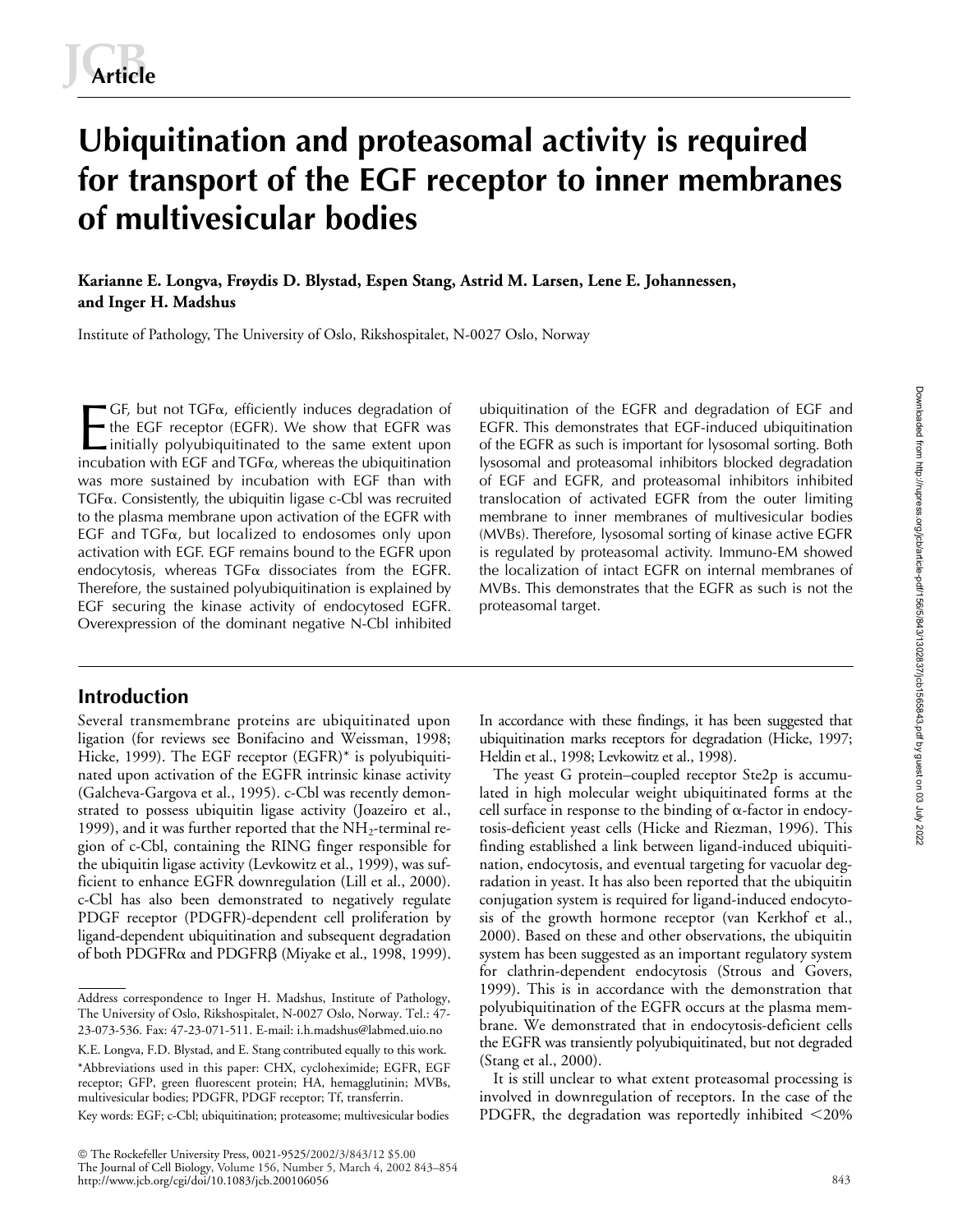by proteasome inhibitors (Mori et al., 1995a, 1995b). The receptor tyrosine kinase c-Met consists of a 50-kD extracellular  $\alpha$  subunit and a 140-kD membrane-spanning  $\beta$  subunit. Upon ligand binding, the  $\beta$  subunit was ubiquitinated and subsequently degraded in a proteasome-dependent manner (Jeffers et al., 1997). Also in the case of ErbB2, proteasome inhibitors have been demonstrated to inhibit degradation (Mimnaugh et al., 1996). However, the question of whether or not ErbB2 is in fact endocytosed is still controversial. It was recently reported that the antibiotic geldanamycin induced degradation of ErbB2 and that degradation of the COOH-terminal fragment was prevented by proteasome inhibitors, whereas degradation of the membraneanchored 135-kD fragment was blocked by inhibitors of the endocytosis-dependent degradation pathway (Tikhomirov and Carpenter, 2000). Therefore, the functional role of ubiquitination in endocytosis and downregulation of receptors is unresolved and challenging.

It has been established that EGF and  $T$ GF $\alpha$  differ in their ability to induce processing of the EGFR (Ebner and Derynck, 1991). EGF is a more acidic molecule than is  $TGF\alpha$  and remains bound to the EGFR upon internalization during acidification of the endocytic vesicle, finally resulting in proteolytic degradation of both ligand and receptor in lysosomes. In contrast, TGF& rapidly dissociates from the receptor upon internalization, resulting in recycling of EGFR to the cell surface (Sorkin and Waters, 1993). We report here that in spite of differential degradation induced by  $EGF$  and  $TGF\alpha$ , both ligands equally efficiently induce initial ubiquitination and endocytosis of the EGFR. However, EGF, which in contrast to  $TGF\alpha$  secures the kinase activity of the EGFR upon endocytosis, maintains a sustained polyubiquitination of the EGFR. Consistently, colocalization of EGFR and c-Cbl on endosomes is observed only upon incubation with EGF. By overexpression of the dominant negative N-Cbl, we confirmed that Cbl-induced ubiquitination is important for degradation of EGF-bound EGFR, but not for endocytosis. By the use of inhibitors of endosomal/lysosomal and proteasomal degradation, we further found that degradation of EGFR and EGF requires proteasomal processing. Therefore, we submit that ubiquitination per se is not a signal for EGFR degradation. However, sustained ubiquitination is required for efficient sorting of the EGFR to a degrading compartment, and proteasomal activity is required for efficient transport of EGF and EGFR to inner membranes of MVBs.

# **Results**

# **EGFR is efficiently degraded upon incubation**  with EGF, but not with TGF $\alpha$

To confirm differential degradation of the EGFR upon incubation with EGF compared with  $TGF\alpha$  (Ebner and Derynck, 1991), Hep2 cells were incubated with EGF and  $TGF\alpha$  in the presence of cycloheximide (CHX), facilitating studies of EGFR degradation by inhibiting protein synthesis. Immunoblotting showed that there was a visible degradation of EGFR already upon incubation with EGF for 2 h (Fig. 1 A, top). In contrast, there was only a slight degradation of the EGFR upon incubation with  $TGF\alpha$  for as long



Figure 1. **Degradation and pH dependent phosphorylation of the EGFR upon incubation with EGF and TGFα.** (A) Hep2 cells were incubated with CHX (25  $\mu$ g/ml) and EGF (10 nM) (top) or TGF $\alpha$  $(10 \text{ nM})$  (bottom) at  $37^{\circ}$ C for the indicated time periods. The cells were lysed and subjected to SDS-PAGE and immunoblotting with antibody to EGFR (Stang et al., 2000). c, control cells not incubated with ligand nor CHX. (B) Hep2 cells were incubated with EGF  $(10 \text{ nM})$  or TGF $\alpha$   $(10 \text{ nM})$  on ice for 15 min. The medium was removed, and the cells were incubated on ice for 20 min in MEM without bicarbonate with BSA and MES (10 mM) adjusted to pH 5.0, 6.0, 7.0 and 7.4, containing EGF (10 nM) or  $T$ GF $\alpha$  (10 nM). The cells were lysed and subjected to SDS-PAGE and immunoblotting with antibody to activated EGFR (pY1173). (C) Hep2 cells were incubated with 10 nM EGF ( $\triangle$ ) or 10 nM TGF $\alpha$  ( $\triangle$ ) at 37°C for indicated times, before the cells were biotinylated on ice. Biotinylated EGFR was immunoprecipitated and analyzed by SDS-PAGE and immunoblotting. Biotinylated EGFR was normalized for precipitation efficiency using total EGFR immunoprecipitated. The data represent the mean of four independent experiments  $\pm$  SEM.

as 7 h (Fig. 1 A, bottom). pH decreases gradually in endocytic vesicles. Whereas intravesicular pH is  ${\sim}6.0$  in early endosomes, the pH of lysosomes is 4.5–5.0 (Yamashiro and Maxfield, 1984). The EGFR is fully phosphorylated on ice (unpublished data). However,the phosphorylation is pH sensitive (Fig. 1 B). In cells incubated with  $TGF\alpha$ , the EGFR became dephosphorylated upon exposure to slightly reduced pH. The EGFR in cells incubated with EGF was dephosphorylated only at pH values similar to those found in lysosomes. These results can be explained by the fact that  $T$ GF $\alpha$  is released from the EGFR at slightly reduced pH values, whereas EGF is not. Accordingly, TGF $\alpha$  will be released in early endosomes, allowing the EGFR to recycle to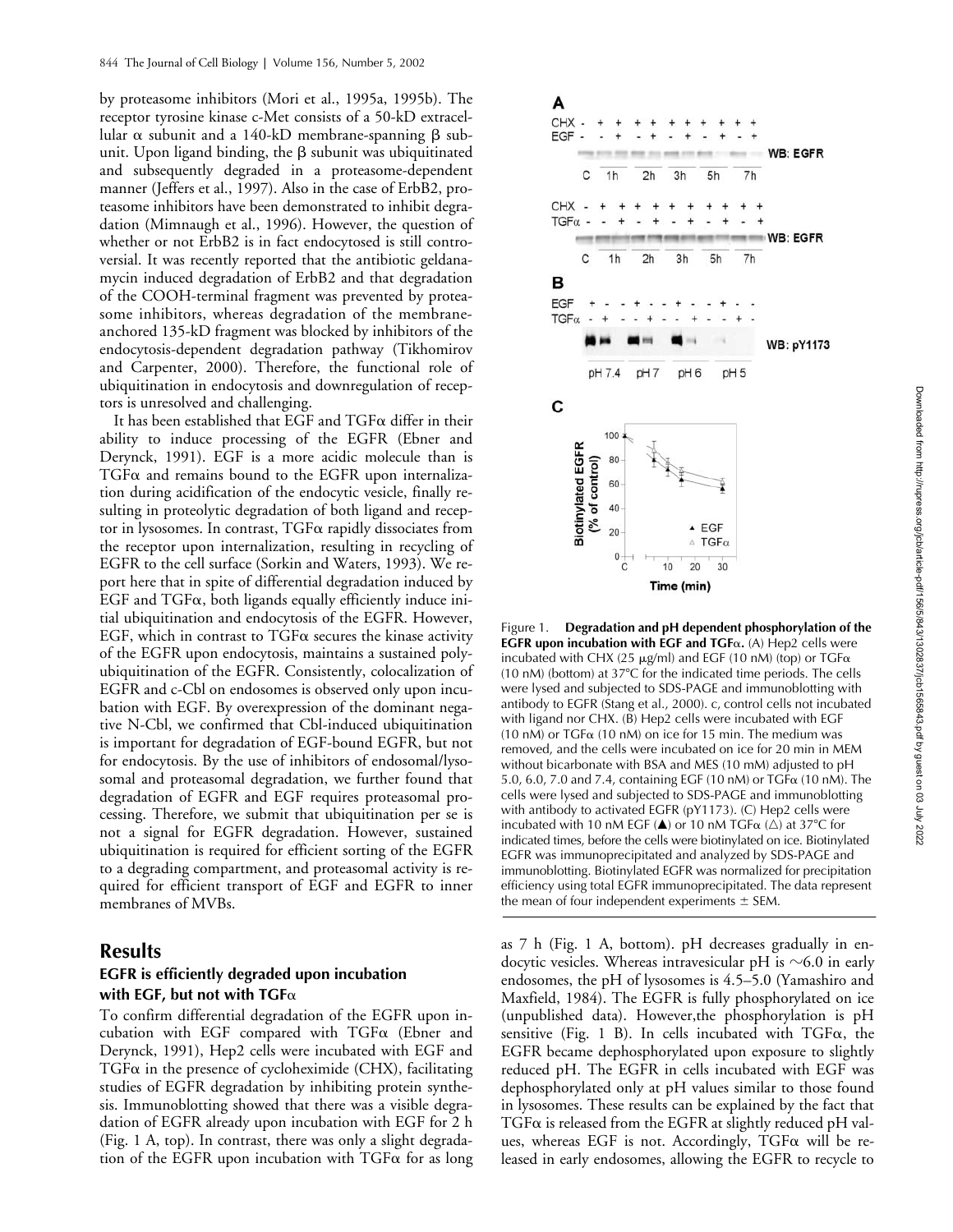

Figure 2. **The EGFR shows different localization within MVBs upon incubation with EGF compared with TGF**-**.** Hep2 cells incubated with EGF (10 nM) (A–C) or TGF $\alpha$  (10 nM) (D-E) on ice for 15 min and chased at 37°C for 30 min were processed for immuno-EM, sectioned and labeled using antibody to EGF (A) or EGFR (B–E). Upon activation with EGF, labeling for EGF (A), as well as for EGFR (B–C), is found on MVBs at all stages of formation. The labeling on MVBs is found on the limiting membrane (small arrowheads), as well as on internal vesicles. In MVBs with a high number of internal vesicles (B and C), labeling is concentrated on the inner membranes. Some labeling for the EGFR is also found on small vesicles within the cytoplasm (large arrowheads). In cells activated with TGF& (D–E), labeling intensity is generally reduced (D), and labeling is mainly localized to the outer limiting membrane of MVBs. Note that the labeling of small vesicles within the cytoplasm appears to be most frequent in TGF&-treated cells. Bar, 100 nm.

the plasma membrane. However, EGF will remain complexed to the EGFR securing EGFR kinase activity and thereby lysosomal sorting. The efficiency of endocytosis induced by EGF and  $TGF\alpha$  was assessed by measuring the amount of surface-localized (noninternalized) EGFR by biotinylation. As demonstrated in Fig. 1 C, and as previously reported (Decker, 1990; Ebner and Derynck, 1991), EGF and  $T$ GF $\alpha$  induced endocytosis with the same efficiency.

The difference in intracellular trafficking of the EGFR upon activation with EGF versus  $T$ GF $\alpha$ , was further studied using immuno-EM. Labeling of thawed cryosections showed that the early events in endocytosis were identical upon stimulation with EGF and  $T$ GF $\alpha$ . Upon binding of ligand to cells on ice and subsequent chase at  $37^{\circ}$ C, the EGFR was internalized via clathrin coated pits. After a 10 min chase, the labeling was found in compartments with tubulovesicular morphology typical of early endosomes (unpublished data). However, after a 30-min chase, the intracellular labeling pattern and intensity showed liganddependent differences. Whereas with both ligands labeling was found associated with MVBs (Fig. 2), the morphology of the EGFR-positive MVBs as well as the localization of the EGFR within MVBs varied. In cells incubated with  $T$ GF $\alpha,$ labeling intensity was low and mainly found on MVBs containing only a few internal vesicles (Fig. 2, D–E). This possibly represents MVBs at an early stage of formation, and the labeling was largely restricted to the outer, limiting membrane of the MVBs. However, in cells incubated with EGF, labeling was found on MVBs at all stages of formation, and labeling for both EGF and the EGFR was concentrated on

the internal vesicles (Fig. 2, A–C). Quantification of EGFR labeling showed that whereas in cells incubated with  $TGF\alpha$ only 25% of the labeling was localized to inner membranes, 80% showed this localization upon incubation with EGF. A similar difference in trafficking has previously been shown between kinase active and kinase inactive EGFR (Felder et al., 1990), demonstrating that the EGFR kinase activity is needed for sorting of the EGFR to internal vesicles within MVBs. In addition to labeling on MVBs, some EGFR was found within small vesicles close to the MVBs. The nature of these vesicles is unknown. However, as this labeling appeared to be most frequent in cells incubated with  $TGF\alpha,$ the vesicles might be involved in recycling of the EGFR. Recycling is probably also the reason why intracellular labeling intensity was low upon 30 min chase upon incubation of  $\operatorname{cells}$  with  $\operatorname{TGF}\alpha.$  The different labeling found in our experiments probably reflects the different physiological character of EGF and TGF $\alpha$  as EGFR ligands. EGF remains bound to the EGFR, keeping the kinase active within MVBs, whereas  $TGF\alpha$  is dissociated in MVBs, and the EGFR kinase is no longer active (Fig. 1 B).

# **Both EGF and TGF**- **induce polyubiquitination of EGFR, but the ubiquitination is more sustained**  with EGF than with TGF $\alpha$

Ubiquitination of the EGFR was studied by immunoprecipitating conjugated ubiquitin and immunoblotting the immunoprecipitated material using an antibody to EGFR. As demonstrated in Fig. 3 A, both EGF and  $TGF\alpha$  induced ubiquitination of the EGFR. However, the amount and af-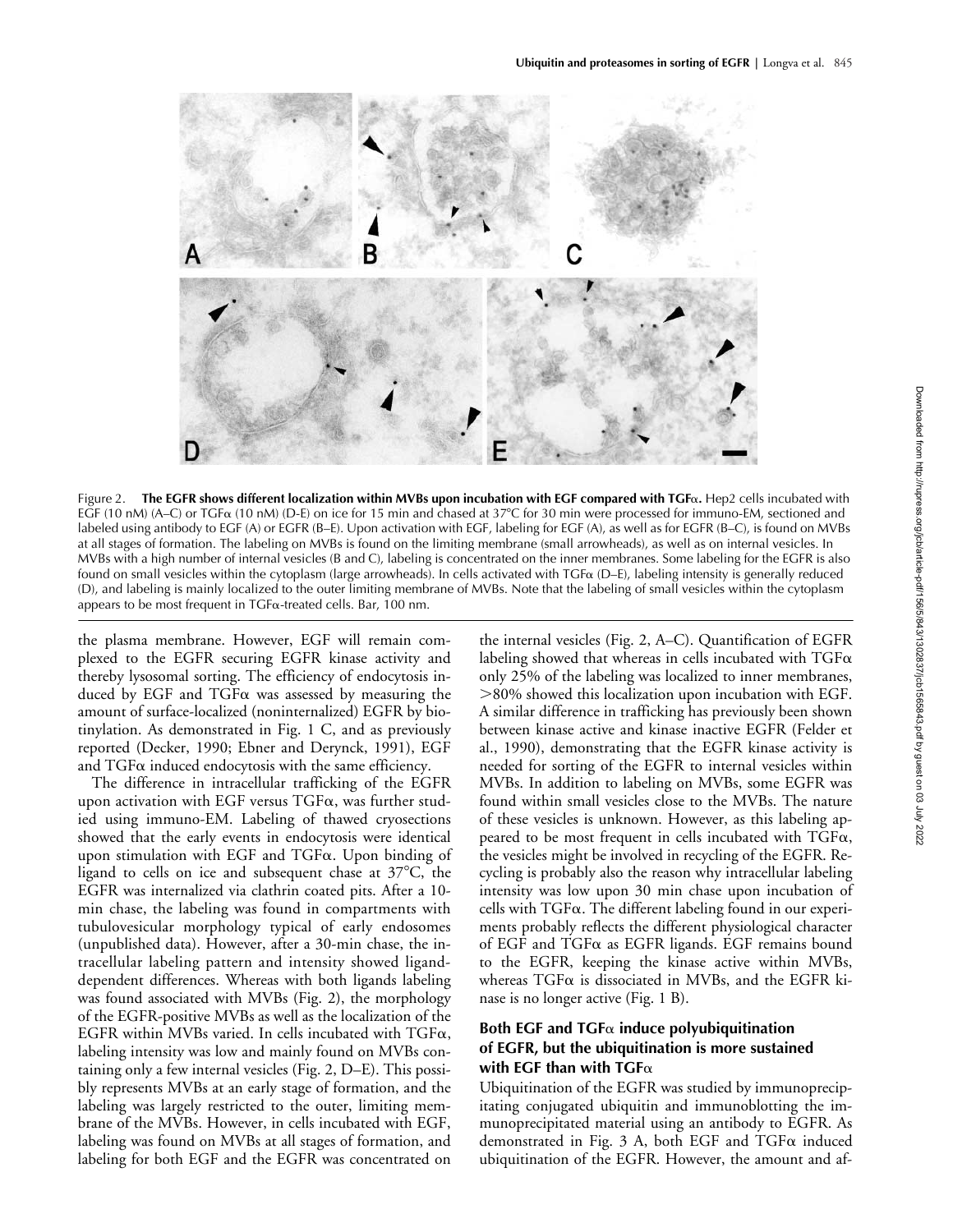

Figure 3. **Ubiquitination and phosphorylation of the EGFR and tyrosine phosphorylation of c-Cbl induced by EGF and TGF**α. (A) Hep2 cells were incubated with EGF (10 nM) or  $TGF_{\alpha}$  (10 nM) on ice for 15 min and chased at 37°C for indicated times. The cells were lysed, and the lysates were subjected to immunoprecipitation with antibody to conjugated ubiquitin, followed by immunoblotting with antibody to EGFR (top). Lysates were also subjected to SDS-PAGE and immunoblotting with antibody to EGFR (middle) or activated EGFR (pY1173) (bottom). c, control cells not incubated with ligand. (B) Hep2 cells were incubated as in (A), and c-Cbl was immunoprecipitated. The precipitated material was subjected to SDS-PAGE and immunoblotting with antibody to phosphotyrosine (pTyr). c, control cells not incubated with ligand. (C) Hep2 cells were preincubated with PD153035 (100 nM) for 2 h at 37°C, before incubation with EGF (10 nM) on ice for 15 min. The cells were subsequently chased in MEM without bicarbonate containing PD153035 (100 nM) at 37°C for the indicated time periods. Conjugated ubiquitin was immunoprecipitated, and the precipitated material was subjected to SDS-PAGE and immunoblotting with antibody to EGFR (left). c-Cbl was immunoprecipitated, and the precipitated material was subjected to SDS-PAGE and immunoblotting with antibody to phosphotyrosine (pTyr) (right).

finity of the antibody used could potentially be a limiting factor with respect to immunoprecipitation of the protein of interest. To exclude the possibility that EGF induces a stronger initial ubiquitination than does  $\text{TGF}\alpha$ , cell lysates were subjected to SDS-PAGE and immunoblotted with antibody to EGFR. By overexposing the film, we clearly observed polyubiquitination of the EGFR as "upsmearing." As demonstrated in Fig. 3 A, top and middle, both EGF and  $TGF\alpha$  induced the same initial ubiquitination of EGFR. However, the ubiquitination induced by EGF was more sustained than the ubiquitination induced by TGFa. EGF also induced a more sustained phosphorylation of EGFR than did TGF $\alpha$  (Fig. 3 A, bottom). Interestingly, ubiquitination of the EGFR occurred even at  $0^{\circ}C$ , before endocytosis of EGFR (Fig. 3 A, top).

c-Cbl is the ubiquitin ligase responsible for the EGFmediated ubiquitination of the EGFR (Waterman et al., 1999; Yokouchi et al., 1999). Therefore, we investigated activation of c-Cbl in Hep2 cells upon EGF- and  $T$ GF $\alpha$ -induced activation of EGFR. Immunoblotting of c-Cbl immunoprecipitates with antibody to phosphotyrosine showed that c-Cbl was tyrosine phosphorylated upon incubation both with EGF and with  $TGF\alpha$  on ice for 15 min and remained phosphorylated during chase at  $37^{\circ}$ C for 30–60 min (Fig. 3 B). To confirm that the  $EGF/TGF\alpha$ -induced ubiquitination of the EGFR is dependent upon EGFR kinase activity, Hep2 cells were preincubated with the EGFR kinase inhibitor PD153035 for 2 h at 37°C, before incubation with EGF. PD153035 efficiently inhibited ubiquitination of the EGFR (Fig. 3 C, left) and the tyrosine phosphorylation of c-Cbl (Fig. 3 C, right).

# **TGF**- **and EGF recruit c-Cbl to the plasma membrane, whereas only EGF recruits c-Cbl to endosomes**

Immunocytochemical labeling for confocal microscopy was performed, using antibodies to EGFR and c-Cbl. The specificity of the antibodies was investigated by Western blotting (unpublished data) and further confirmed by ligand-induced changes in localization of EGFR and c-Cbl. The EGFR was mainly localized to the plasma membrane in control cells (Fig. 4 A) and in cells incubated with EGF or TGF $\alpha$  on ice (Fig. 4, D and G). Whereas c-Cbl in control cells mainly localized to the cytoplasm (Fig. 4 B), c-Cbl was recruited to the plasma membrane upon incubation both with EGF and with  $TGF\alpha$  on ice (Fig. 4, E and H) and appeared to colocalize with the EGFR (Fig. 4, F and I). In cells incubated with EGF, both the EGFR and c-Cbl were redistributed and colocalized on vesicular structures upon chase at  $37^{\circ}$ C for 15 min (Fig. 4, J–L). Upon binding of  $TGF\alpha$  and further chase at 37°C for 15 min, the EGFR localized both to the plasma membrane and to vesicular structures (Fig. 4 M). However, c-Cbl, relocalized to the cytoplasm (Fig. 4 N), and there was no clear colocalization of EGFR and c-Cbl (Fig. 4 O).

## **Dominant negative Cbl (N-Cbl) inhibits degradation, but not endocytosis of EGF and EGFR**

Ubiquitination of the EGFR at the plasma membrane could be important for endocytosis of the EGFR. To address this, we transiently transfected COS-1 cells with a plasmid en-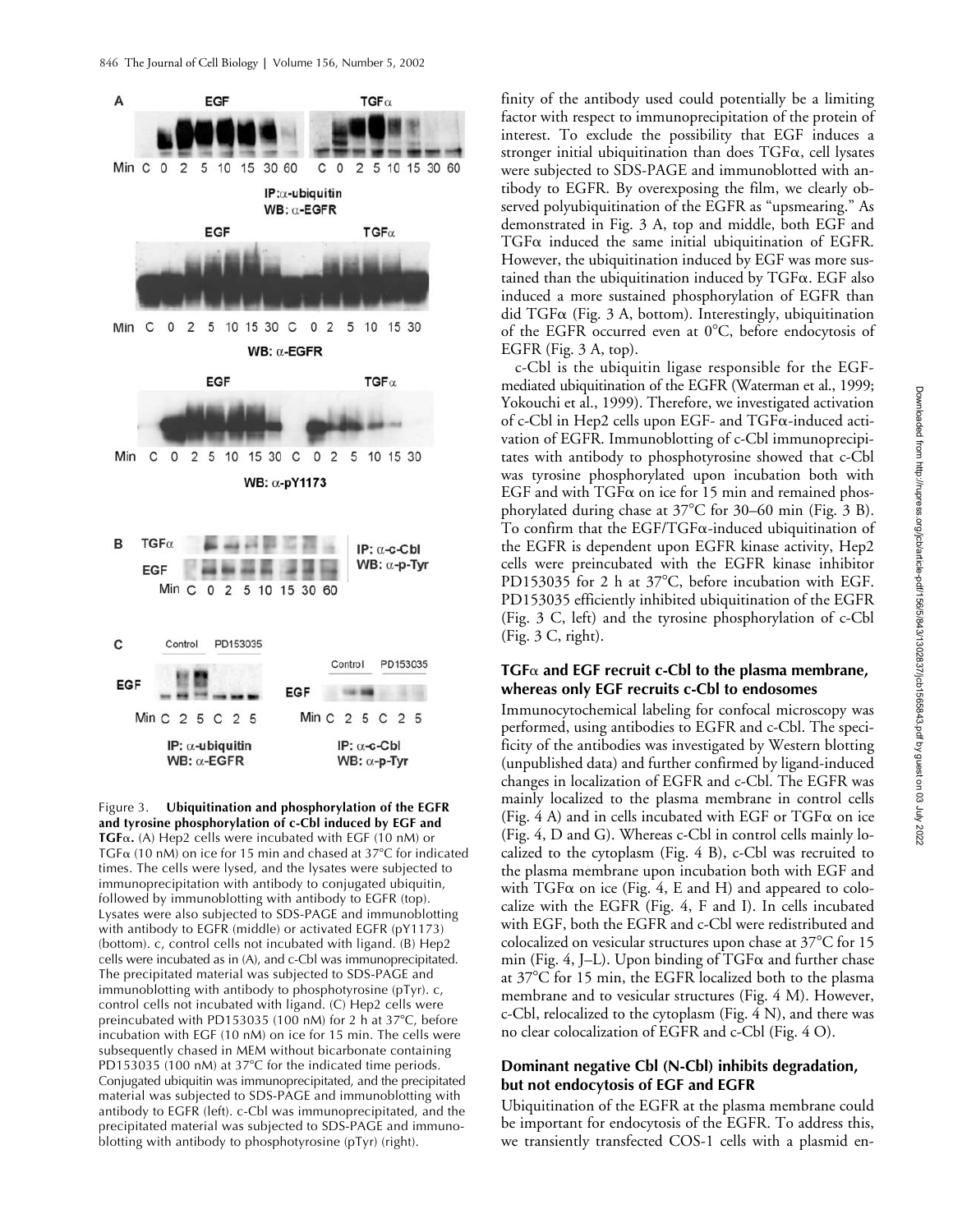

Figure. 4. **Localization of EGFR and c-Cbl upon incubation with EGF and TGF**α. Hep2 cells were incubated without ligand (A–C) or with EGF (10 nM) (D–F and J–L) or  $TGF_{\alpha}$  (10 nM) (G–I and M–O) on ice for 15 min. In J–O, the cells were further chased at 37°C for 15 min. The cells were processed and immunostained, as described in Materials and methods, using sheep anti-EGFR (1:500) and rabbit anti–c-Cbl (1:500), followed by Cy™2-conjugated donkey anti-sheep (1:250) (green) and Alexa Fluor 594– conjugated goat anti–rabbit (1:1,000) (red). In nonstimulated cells the EGFR is concentrated at the plasma membrane (A, arrowhead), whereas c-Cbl is localized to the cytoplasm. Upon incubation with  $EGF$  or  $TGF\alpha$  on ice, c-Cbl is recruited to the plasma membrane and colocalizes with EGFR (D–I, arrowheads). The EGFR colocalizes with c-Cbl in vesicular compartments upon incubation with EGF and chase at 37°C for 15 min, as indicated by arrowheads in J–L. After incubation with TGF $\alpha$  and chase at 37°C for 15 min the EGFR is localized at the plasma membrane, and c-Cbl is localized to the cytoplasm, giving no colocalization. Bar, 50 μm.

coding HA-tagged N-Cbl. N-Cbl consists of the  $NH<sub>2</sub>$ -terminal 357 amino acids of c-Cbl, comprising the SH2 domain, but not the RING finger domain responsible for EGFR ubiquitination. When overexpressed, N-Cbl will bind to phosphorylated Tyr 1045 of the EGFR and inhibit binding of c-Cbl, thereby inhibiting EGFR ubiquitination. Transfected and nontransfected cells were compared with respect to internalization of Rh-EGF. As demonstrated in Fig. 5 A, cells overexpressing N-Cbl (identified with antibody to hemagglutinin [HA]) internalized Rh-EGF as efficiently as did nontransfected cells. The rate of internalization and degradation of EGF was further studied in COS-1 cells transfected with the plasmid encoding HA-tagged N-Cbl. As demonstrated in Fig. 5 B, the internalization of <sup>125</sup>I-EGF (0.2 nM) was not altered upon transfection with the N-Cbl plasmid. Degradation and recycling was investigated upon loading transfected cells with  $^{125}$ I-EGF (8.5 nM). Degradation was clearly inhibited, and recycling was in-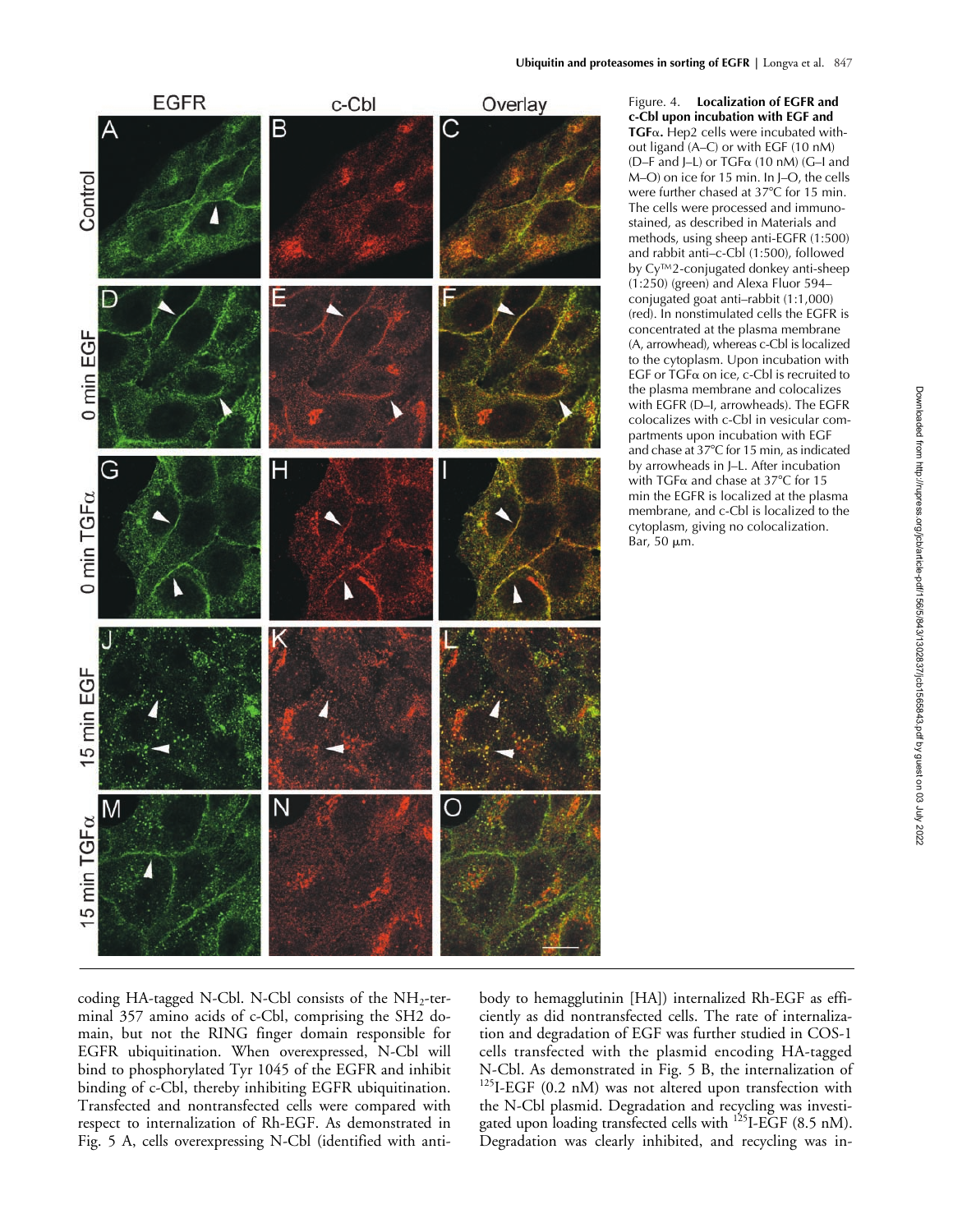

Figure 5. **Overexpression of N-Cbl does not affect the endocytosis of EGF, but inhibits degradation of EGF and EGFR.** (A) Rh-EGF (10 nM) was added to COS-1 cells transfected with a plasmid encoding HA-tagged N-Cbl. The cells were incubated for 15 min at 37°C, before being fixed and immunostained with anti-HA antibody. The HA-N-Cbl–positive cells demonstrate green fluorescence. Both transfected and nontransfected cells clearly endocytosed Rh-EGF (red fluorescence). Bar,  $25 \mu m$ . (B) Mock-transfected COS-1 cells (transfected with empty pCDNA3) or COS-1 cells transfected with a plasmid encoding HA-N-Cbl were incubated with <sup>125</sup>I-EGF  $(0.2 \text{ nM})$  on ice for 15 min and chased at 37 $\textdegree$ C for the indicated time periods. Analysis of internalized EGF  $(\bullet, \circlearrowright)$  was performed as described (Skarpen et al., 1998). The data represent the mean of three independent experiments  $\pm$  SEM. (C) Mock-transfected COS-1 cells ( $\blacksquare$ ,  $\nabla$ ) or COS-1 cells transfected with a plasmid encoding HA-N-Cbl ( $\Box$ ,  $\nabla$ ) were loaded with 8.5 nM <sup>125</sup>I-EGF for 20 min at 37°C. The cells were washed and stripped of surface-associated<br><sup>125</sup>I-EGF before being chased for indicated times. Analysis of recycled EGF ( $\blacksquare$ ,  $\Box$ ), intact intracellular EGF and degraded EGF ( $\blacktriangledown$ ,  $\triangledown$ ) was performed as described in Materials and methods. The fraction representing intact intracellular EGF was not affected by N-Cbl and is not demonstrated. The data represent the mean of three independent experiments  $\pm$  SEM. (D) The effect of overexpression of N-Cbl on degradation of EGFR was investigated by Western blotting. Mock-

creased (Fig. 5 C). The degradation (Fig. 5 D) as well as the ubiquitination (Fig. 5 E) of the EGFR was inhibited in N-Cbl–transfected cells. The data presented are an underestimate of the actual effects of overexpression of N-Cbl, as the transfection efficiency was  $\sim$ 20% (estimated as the percentage of cells reactive to anti-HA antibody). The data reflected degradation/recycling/ubiquitination in the total cell population. Together, the data support the notion that ubiquitination of the EGFR does not promote internalization, but is instrumental in sorting the EGFR from early to late endosomes.

## **NH4Cl, MG132 and lactacystin inhibit EGF-mediated degradation of the EGFR**

The differential effect of EGF and  $T$ GF $\alpha$  with respect to degradation of the EGFR cannot be explained by differences in initial ubiquitination, nor by differences in endocytosis. However, only EGF caused a sustained ubiquitination, probably induced upon endocytosis. Degradation of the liganded EGFR is known to occur in lysosomes (Carpenter and Cohen, 1976; King et al., 1980a, 1980b). However, in analogy with other ubiquitinated receptors, proteasomes could additionally be involved in the degradation of the EGFR. To study this possibility, we investigated the effect of NH4Cl, which counteracts the acidification of endocytic vesicles, and of the proteasomal inhibitors MG132 and lactacystin, on EGFR degradation. Hep2 cells were incubated with EGF (10 nM) in the presence of CHX and in the presence or absence of NH4Cl, MG132 or lactacystin. As demonstrated in Fig. 6 A, NH4Cl, MG132, and lactacystin all inhibited degradation of the EGFR, and MG132 was the most potent inhibitor of degradation. The observed EGFR degradation was the same when an antibody raised against the extracellular part of the EGFR was used (unpublished data). The data strongly suggest that lysosomal degradation of EGFR depends on proteasomal activity. We also investigated the effect of the same inhibitors with respect to EGFR activation by immunoblotting with an antibody to pY1173. As demonstrated in Fig. 6 B, phosphorylation of EGFR was sustained in the presence of  $NH<sub>4</sub>Cl$ , MG132 and lactacystin, and MG132 affected the phosphorylation most efficiently. The sustained phosphorylation most likely reflects inhibited degradation of the phosphorylated receptor.

To exclude the possibility that the inhibition of EGFR degradation was a result of inhibited endocytosis, internalization of 0.2 nM <sup>125</sup>I-EGF was investigated in the presence or absence of NH4Cl, MG132, or lactacystin. Hep2 cells

transfected COS-1 cells (control) and COS-1 cells transfected with a plasmid encoding HA-N-Cbl were incubated without or with EGF (10 nM) in the presence of CHX for 3 or 5 h. The cell lysates were subjected to SDS-PAGE and immunoblotting with anti-EGFR antibody. (E) The effect of overexpression of N-Cbl on ubiquitination of EGFR was investigated by immunoprecipitation and Western blotting. EGF (10 nM) was added to mock-transfected COS-1 cells (control) and to N-Cbl–transfected COS-1 cells, and EGF was bound for 15 min on ice. Then the cells were washed, and subsequently incubated at 37°C for 10 min. The cells were lysed and the lysate immunoprecipitated with antibody to conjugated ubiquitin. Immunoprecipitated material was subsequently analyzed by SDS-PAGE and immunoblotting with anti-EGFR antibody.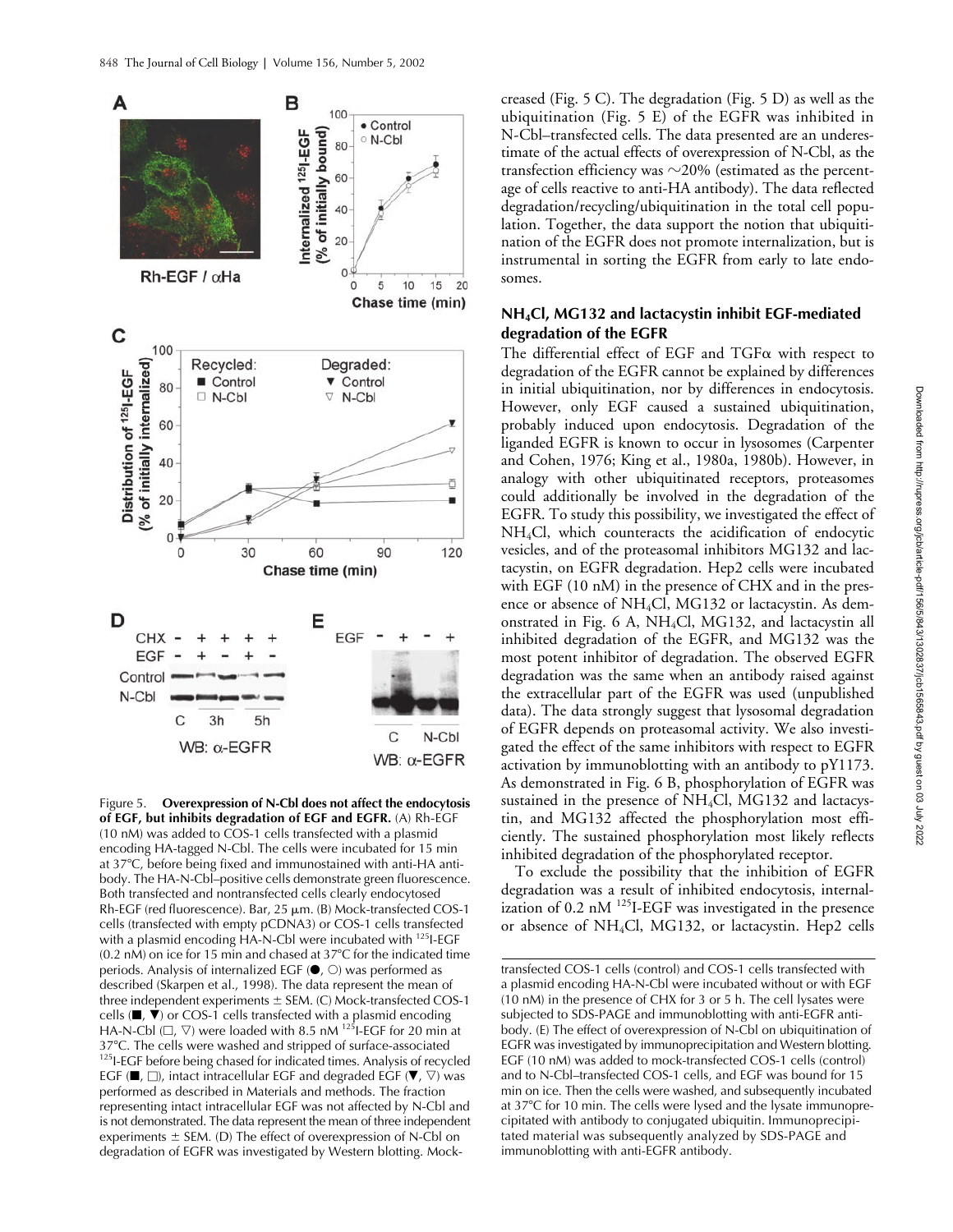

Figure 6. **Degradation of the EGFR and <sup>125</sup>I-EGF in the presence of NH<sub>4</sub>Cl, MG132, and lactacystin. (A–C) Hep2 cells were preincubated** with either NH<sub>4</sub>Cl, MG132 or lactacystin, as described in Materials and methods. (A) EGF (10 nM) and CHX (25 µg/ml) was added, and the cells were further incubated at 37C for the indicated time periods. The cells were lysed and subjected to SDS-PAGE and immunoblotting with antibody to EGFR. c, control cells not incubated with ligand or CHX. Both NH<sub>4</sub>Cl, MG132 and lactacystin inhibited the degradation of EGFR. The presented data is representative of seven independent experiments. (B) EGF (10 nM) was added to cells on ice for 15 min before chase at 37°C for the indicated times in medium containing the same inhibitors as during the preincubation. The cells were lysed and subjected to SDS-PAGE and immunoblotting with antibody to activated EGFR (pY1173). c, control cells not incubated with ligand. (C) Cells preincubated with or without inhibitors were incubated with <sup>125</sup>I-EGF (0.2 nM) on ice for 15 min and chased in medium containing the inhibitors at 37°C for the indicated time periods. Analysis of EGF in the medium  $(\nabla)$ , EGF at the cell surface  $(\bigcirc)$ , internalized EGF  $(\bullet)$  and degraded EGF  $(\bullet)$ was performed as described (Skarpen et al., 1998). Both NH<sub>4</sub>Cl and MG132, but not lactacystin, inhibited the degradation of <sup>125</sup>I-EGF. (D) Hep2 cells were preincubated for 2 h with and without lactacystin. The cells were then loaded with 8.5 nM <sup>125</sup>I-EGF for 20 min at 37°C, and recycling and degradation was investigated as described in Fig. 5 C. Lactacystin <sup>125</sup>I-EGF. The fraction representing intact intracellular EGF was not affected by lactacystin and is not demonstrated. The data in C and D represent the mean of 3 independent experiments  $\pm$  SEM.

were preincubated with NH4Cl, MG132 or lactacystin at 37C before incubation with 125I-EGF on ice for 15 min. The cells were subsequently washed and incubated at 37°C with medium containing the inhibitors. As shown in Fig. 6 C, neither NH4Cl, MG132, nor lactacystin, had any effect on the internalization of  $^{125}$ I-EGF. Both NH<sub>4</sub>Cl and MG132, but not lactacystin, inhibited degradation of <sup>125</sup>I-EGF at the low concentration of ligand used in this experi-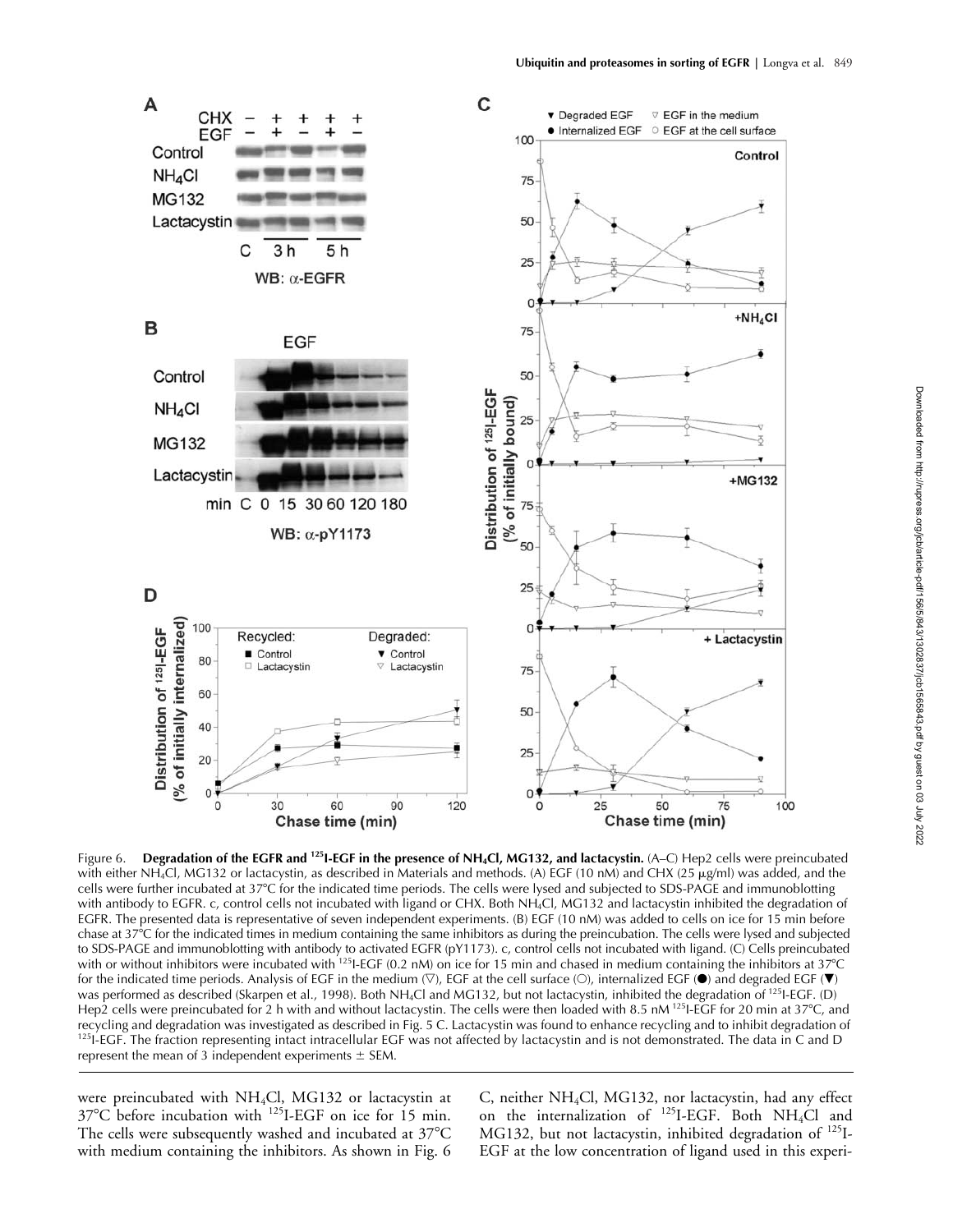

Figure 7. **Translocation of EGF-EGFR to internal membranes of MVBs depends on proteasomal activity.** Control and lactacystintreated Hep2 cells were incubated with EGF for 15 min on ice followed by chase in EGF free medium at  $37^{\circ}$ C for 1 h. To localize endocytosed EGF, ultra-thin frozen sections were labeled with anti-EGF antibodies followed by 15 nm protein A gold. In control cells (A) EGF is localized within MVBs with a high number of internal vesicles, and small amounts of labeling is also found within electron dense, compact MVBs (arrowhead). In lactacystin-treated cells (B) EGF is localized to MVBs with very few internal vesicles. (C) Lactacystin-treated Hep2 cells (preincubated for 2 h) were incubated with 10 nm BSA-gold for 60 min at 37°C. Endocytosed gold was found to localize within MVBs with high numbers of internal vesicles. Bars, 100 nm.

ment. To study effects of lactacystin on recycling and degradation of EGFR-bound EGF, 8.5 nM <sup>125</sup>I-EGF was used, and the analysis was performed essentially as described (Babst et al., 2000). As demonstrated in Fig. 6 D, lactacystin slightly enhanced recycling and inhibited degradation of <sup>125</sup>I-EGF. The fact that lactacystin inhibits degradation of EGFR-bound EGF at high ligand concentration suggests that proteasomal activity is involved in efficient delivery to an environment where EGF is degraded.

The finding that MG132, but not lactacystin, inhibits degradation of very low concentrations of EGF can be explained by the possibility that MG132, which is a peptide aldehyde, does not specifically inhibit proteasomal proteases. We used a Cathepsin B enzyme assay to study the potential effect of MG132 and lactacystin on Cathepsin B, reported to be important for degradation of EGF and EGFR (Authier et al., 1999). We found that MG132 caused an 80% inhibition of Cathepsin B, whereas lactacystin only slightly  $(<$ 10%) inhibited Cathepsin B. Therefore, the strong inhibitory effect of MG132 on degradation of EGF can be explained by the inhibitory effect of MG132 on Cathepsin B.

The effect of lactacystin on ligand-induced trafficking of the EGFR was further studied by immuno-EM. Control cells or cells pretreated with lactacystin or MG132 were incubated with EGF (10 nM) for 15 min on ice, followed by chase in ligand-free, prewarmed medium with inhibitor. After 1 h chase, both EGF and the EGFR (unpublished data)

localized to MVBs. However, both the appearance of MVBs and the distribution of EGF and EGFR inside MVBs were different in control cells compared with in cells treated with lactacystin and MG132. In control cells the labeling for EGF was found in MVBs with a high number of internal vesicles, and  $>80\%$  of the labeling localized to these internal membranes (Fig. 7 A). In cells treated with lactacystin or MG132 (Fig. 7 B; unpublished data), labeling for EGF was mainly found on MVBs with few internal vesicles, and 60% of the labeling was on the outer limiting membrane. This shows that proteasomal activity is involved in the translocation of EGFR from the limiting membrane to internal membranes within MVBs.

To investigate whether proteasomal inhibitors affected all intracellular sorting, we studied the fluid phase endocytosis of BSA-coated colloidal gold. As demonstrated in Fig. 7 C, BSA-gold was transported efficiently to MVBs filled with internal membranes, demonstrating that lactacystin did not affect formation of MVBs in general.

To characterize the endosomes to which EGF and EGFR localize in the presence of lactacystin more closely, we added Rh-EGF and FITC-transferrin (Tf) to cells in the presence or absence of lactacystin. Upon incubation for 15 min, most EGF colocalized with Tf. Upon incubation for 60 min, there was no significantly increased colocalization of EGF and Tf in lactacystin-treated cells, compared with control cells (unpublished data). Therefore, the endosomes depicted in Fig. 7 B do not appear to be part of the recycling compartment.

## **Proteasomal inhibitors do not inhibit degradation of EGF-EGFR by depleting cellular ubiquitin**

A side effect of incubating cells with proteasomal inhibitors could be depletion of intracellular ubiquitin (Swaminathan et al., 1999). Therefore, we investigated the effect on EGFR ubiquitination of incubating Hep2 cells with lactacystin for 3 and 5 h. Hep2 cells were preincubated with both lactacystin and CHX for 3 and 5 h (the same way degradation of EGFR was studied). As shown in Fig. 8, the EGFR was ubiquitinated equally efficiently by addition of EGF regardless of preincubation with lactacystin. This demonstrates



Figure 8. **Preincubation of Hep2 cells with lactacystin for 3 and 5 h does not inhibit subsequent EGF-induced ubiquitination of the EGFR.** Hep2 cells were preincubated with or without lactacystin and CHX for 3 or 5 h. Then control cells and cells pretreated with lactacystin/CHX were incubated without or with EGF for 15 min on ice before being washed and incubated at 37C for 10 min. The cell lysates were subjected to SDS-PAGE and immunoblotting with antibody to EGFR. The upsmearing illustrates ubiquitination.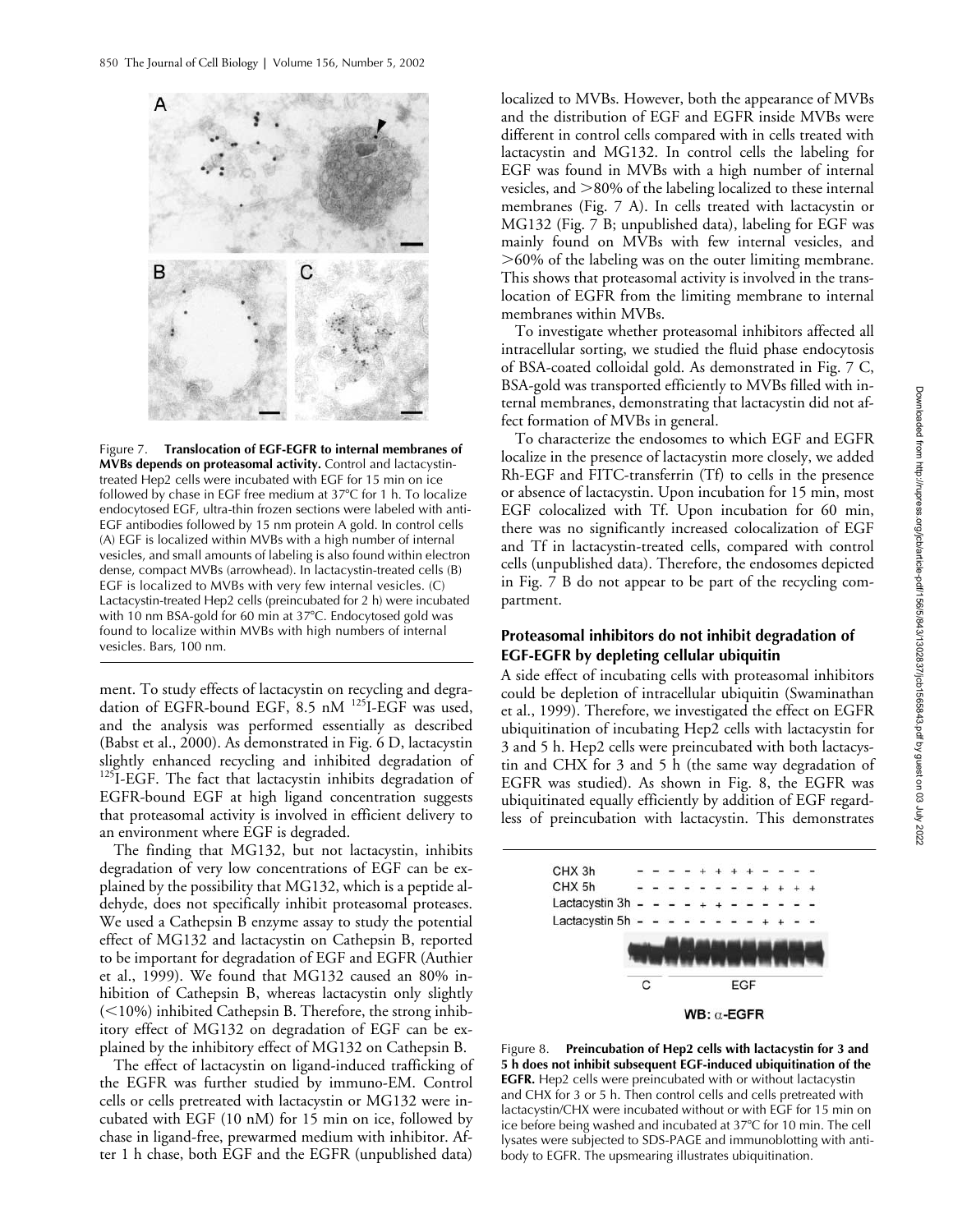

Figure 9. **The COOH-terminal part of EGFR–GFP is intact upon translocation of EGFR to inner membranes of MVBs***.* Hep2 cells transfected with EGFR-GFP, as described in Materials and methods, were incubated with 10 nM EGF for 30 min at 37°C before processing for immuno-EM. Thawed cryosections were double labeled using anti-GFP antibodies followed by 15 nm protein A gold and anti-EGFR antibodies followed by 10 nm protein A gold (arrowheads). The results show that both GFP- and EGFR-labeling localize to the limiting membrane as well as to inner membranes of MVBs. Bar, 100 nm.

that reduction of intracellular ubiquitin resulting from preincubation of cells with lactacystin was not sufficient to inhibit EGF-induced polyubiquitination of the EGFR and strongly supports the notion that proteasomal activity is essential for efficient transport of EGF-bound EGFR to inner membranes of MVBs.

## **The EGFR is not a direct target of proteasomal proteases**

An important consideration is the nature of the proteasomal substrate. To clarify whether the EGFR is itself cleaved during sorting to MVBs, we transfected Hep2 cells with a plasmid encoding the EGFR–green fluorescent protein (GFP) fusion protein. This fusion protein is endocytosed and degraded exactly like wild-type EGFR upon binding EGF (Carter and Sorkin, 1998). Therefore, we investigated by immuno-EM whether or not GFP could be detected on inner membranes of MVBs. As illustrated in Fig. 9, we found that upon incubation of the cells with EGF for 30 min at 37°C, labeling for the EGFR as well as for GFP could be detected both on the limiting and internal membranes of MVBs. Quantification showed that  $\sim$ 60% of anti-EGFR labeling and 50% of the anti-GFP labeling localized to the internal membranes. As the anti-EGFR antibody recognizes the cytosolic part of the EGFR and GFP is a COOH-terminal extension of the EGFR, the experiment demonstrates that the cytosolic part of the EGFR is intact even when the EGFR localizes to internal membranes of MVBs. This shows that although proteasomal activity is needed for efficient translocation of EGFR to internal membranes of MVBs, the EGFR itself is not a direct proteasomal target.

# **Discussion**

In the present work we have expanded on our previous observation that the EGFR was polyubiquitinated at the plasma membrane (Stang et al., 2000). We have studied EGFR ubiquitination using Hep2 cells, and we now report that the EGFR becomes polyubiquitinated even when cells are incubated with ligand on ice. As endocytosis of the EGFR does not happen when cells are incubated on ice, our results confirm the finding that EGFR is ubiquitinated at the plasma membrane before endocytosis. Consistently, we observed tyrosine phosphorylation of c-Cbl and recruitment of c-Cbl to the plasma membrane upon activation of the EGFR on ice. A possible scenario is that c-Cbl–dependent ubiquitination is important for ligand-induced endocytosis of the EGFR. This would be in agreement with the conclusion that c-Cbl is required for endocytosis of the colony stimulating factor-1 receptor (Wang et al., 1996, 1999; Lee et al., 1999). However, our present results demonstrate that overexpression of N-Cbl, which acts dominant negatively with respect to ubiquitination of the EGFR, does not affect EGFR endocytosis. This is in accordance with previously published views (Levkowitz et al., 1998; Thien et al., 2001).

We have taken advantage of the two different EGFR ligands, EGF and TGF $\alpha$ , to induce different trafficking of the EGFR upon endocytosis. Interestingly, both ligands initially induced ubiquitination and endocytosis of the EGFR to the same extent, even though  $TGF\alpha$  very inefficiently induced transport of the EGFR to internal vesicles of MVBs and lysosomal degradation of the EGFR. This clearly illustrates that the initial ubiquitination induced by activation of the EGFR is not a signal for lysosomal sorting. It should be noted that the ubiquitination induced by EGF lasted longer than the ubiquitination induced by  $TGF\alpha$ . The sustained ubiquitination induced by EGF correlated with the sustained tyrosine phosphorylation of the EGFR and c-Cbl, and therefore the sustained kinase activity of the EGFR. Because EGFR kinase activity has been demonstrated to be required for transport of the EGFR from the limiting membrane to the internal vesicles of MVBs (Felder et al., 1990), the sustained ubiquitination seen upon incubation with EGF could be important for trafficking of EGFR to lysosomes. Interestingly, Katzmann et al. (2001) recently reported ubiquitin-dependent sorting of the vacuolar hydrolase carboxypeptidase S to internal membranes of MVBs in yeast. They further characterized a conserved endosomal sorting complex containing the protein Vps23. This protein contains a ubiquitin conjugating–like domain (Babst et al., 2000). The mammalian homologue of Vps23 is the protein encoded by the tumor susceptibility gene 101 (Tsg101), and this protein has been demonstrated to function in late endosomal trafficking. In fact, in *tsg 101* mutant cells, endocytosed EGFR was rapidly recycled back to the cell surface and inefficiently degraded (Babst et al., 2000). Katzmann et al. proposes a model whereby ubiquitinated proteins bind to the sorting complex containing Vps23. Several other class E Vps proteins are suggested to be important for the subsequent sorting, as well as for recruitment of deubiquitinating enzymes, like Doa4 (Katzmann et al., 2001).

The importance of proteasomal activity in lysosomal trafficking of EGFR is supported by our finding that lactacystin inhibits degradation of the EGFR as efficiently as does  $NH<sub>4</sub>Cl$ . Our present immuno-EM data show that inhibition of proteasomal activity with lactacystin causes retention of EGFR in MVBs at an early stage of formation. Consistently,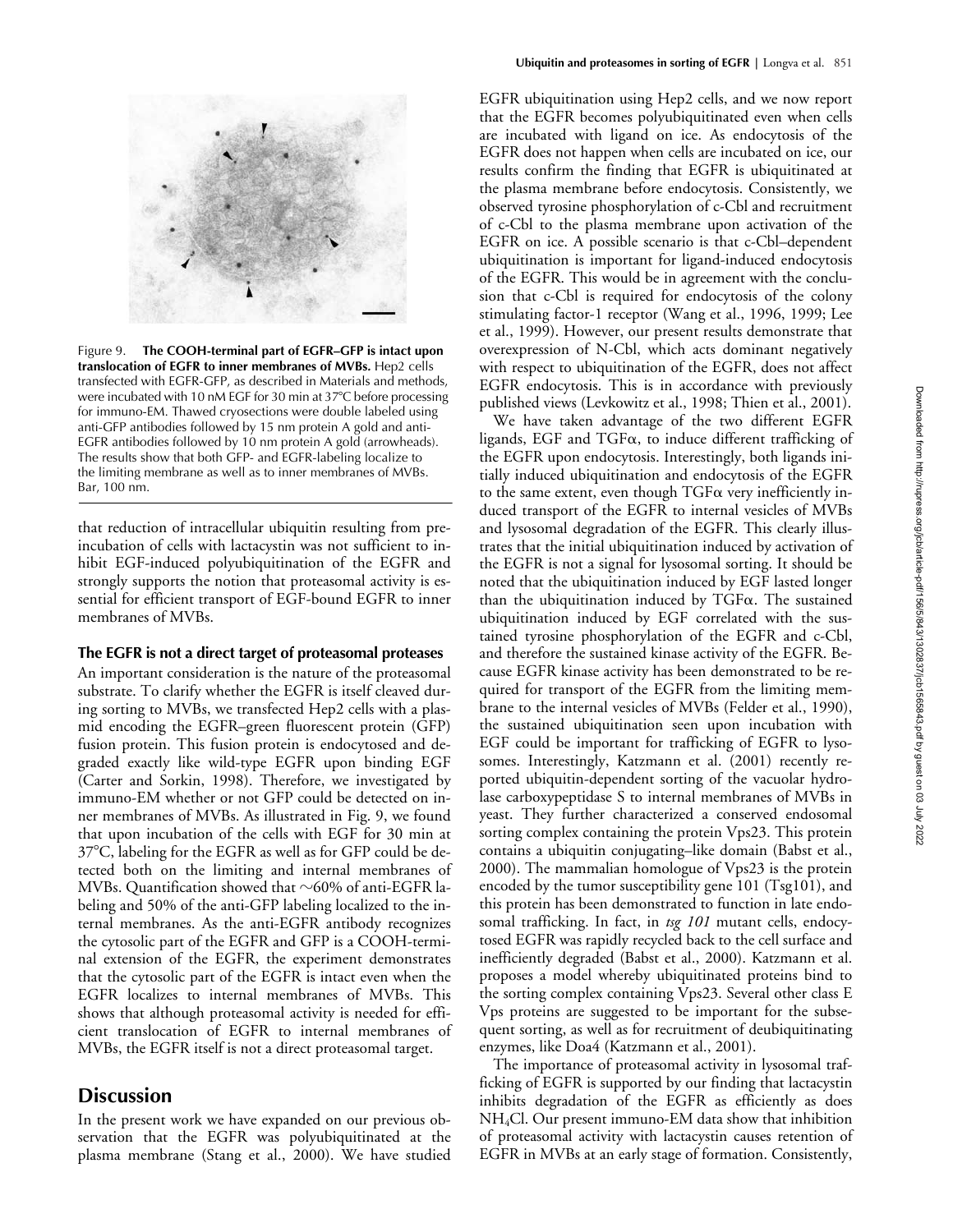we found, as did Levkowitz et al. (1998), that inhibition of proteasomes promoted recycling and inhibited degradation of EGF. However, the effect of lactacystin on recycling and degradation of EGF was smaller than the effect observed in *tsg 101* mutant cells (Babst et al., 2000) and smaller than the effect observed upon overexpression of N-Cbl (transfection efficiency considered). That degradation of EGF is inhibited more efficiently by overexpression of N-Cbl and in *tsg 101* mutant cells compared with in cells incubated with lactacystin, suggests the involvement of proteasomes downstream of ubiquitinated EGFR interacting with a complex containing Tsg 101. Our data show that proteasomal activity is not required for the formation of MVBs in general, as lactacystin does not inhibit transport of BSA-gold to MVBs. Morphologically the EGF/EGFR positive compartments found upon inhibition of proteasomal activity resembled the EGFR positive compartments found upon incubation with TGFa. We found no significantly increased colocalization of EGF and Tf upon incubating cells with lactacystin.

Although ubiquitinated EGFR can be recognized and degraded by purified 26S proteasomes in vitro (Levkowitz et al., 1999), our results show that the cytosolic part of the EGFR is intact on internal membranes of MVBs, and therefore demonstrate that the EGFR itself is not a direct proteasomal target in vivo. It was earlier also demonstrated that although the ubiquitination machinery and proteasomal activity is needed for degradation of the growth hormone receptor, neither the cytosolic tail of the growth hormone receptor is a proteasomal target (van Kerkhof et al., 2001). Therefore, the nature of the proteasomal target(s) is still unclear.

In conclusion, our data demonstrate that there is an initial ubiquitination of the EGFR at the plasma membrane, but that this ubiquitination per se does not encode EGFR degradation and that initiation of endocytosis of the EGFR does not depend on ubiquitination. Upon conditions where the EGFR kinase activity is secured, the ubiquitination of the EGFR is sustained. Eventually, activated EGFR is efficiently transported to internal vesicles of MVBs in a proteasome dependent process. Therefore, the sustained ubiquitination of the EGFR seems to be a way of engaging ubiquitin-interacting proteins, and proteasomal cleavage eventually facilitates the transport of the EGFR to a highly degrading environment.

# **Materials and methods**

## **Materials**

Human recombinant EGF was from Bachem Feinchemikalien AG, human recombinant TGFα was from R&D Systems, Inc., <sup>125</sup>I-EGF was from Amersham Pharmacia Biotech, MG132 from Affiniti Research Products Ltd., and PD153035 was from Tocris Cookson Ltd. EZ-link sulfo-NHS-LC-Biotin was from Perbio Science Ltd., alkaline phosphatase–conjugated streptavidine from Dako Corporation, and rhodamin-EGF (Rh-EGF) and FITC-Tf were from Molecular Probes, Inc. BSA-gold was prepared according to Slot and Geuze (Slot and Geuze, 1985). Fugene was from Roche Diagnostics Corporation. Other chemicals were from Sigma-Aldrich unless otherwise noted.

#### **Cell culture and treatment**

Hep2 and COS-1 cells were grown in DME (BioWhittaker) containing penicillin–streptomycin–fungizone mixture (BioWhittaker), L-glutamine (2 mM) (BioWhittaker), and FBS (BioWhittaker) (5% vol/vol in the case of Hep2 cells and 10% for COS-1 cells). The cells were plated at a density of 15,000 cells/cm<sup>2</sup> 48 h before experiments. In pulse-chase experiments, cells were incubated with ligand in MEM without bicarbonate with 0.1% BSA on ice for 15 min, followed by washing three times in ice-cold PBS to

remove unbound ligand, and subsequent chase in ligand-free MEM without bicarbonate at 37°C.

#### **Antibodies**

Sheep anti-EGFR was from Gibco Life Technologies, and Fitzgerald Industries International, Inc., rabbit anti-EGFR, rabbit anti-EGF, and rabbit anti– c-Cbl from Santa Cruz Biotechnology, Inc., mouse antiactivated EGFR (pY1173) and mouse anti-phosphotyrosine from Upstate Biotechnology, rabbit anticonjugated ubiquitin from Sigma-Aldrich, mouse anti-hemagglutinin (HA) from Roche Diagnostics, rabbit anti-GFP from AbCam Ltd., rabbit anti-mouse IgG from Cappel, ICN Biomedicals. Peroxidase-conjugated donkey anti–sheep, peroxidase-conjugated donkey anti–mouse, Cy<sup>™</sup>2-conjugated donkey anti–sheep and rabbit anti–sheep IgG were all from Jackson ImmunoResearch Laboratories. Alexa Fluor 594–conjugated goat anti–rabbit was from Molecular Probes.

#### **Immunoprecipitation**

Cells were lysed in immunoprecipitation buffer, as described (Stang et al., 2000). Protein A or protein G–coupled Sepharose beads (Amersham Pharmacia Biotech) were incubated with antibody for 1 h at room temperature and subsequently washed twice with immunoprecipitation buffer, before the cell lysates were added. Immunoprecipitation was performed at 4C for 1 h. Immunoprecipitation with antibody to conjugated ubiquitin and SDS-PAGE and immunoblotting was performed as described (Stang et al., 2000).

## **Biotinylation of surface-localized EGFR**

Biotinylation was performed at 4°C, essentially as described (Corbeil et al., 1999), using 2 mM biotin. The EGFR was immunoprecipitated using rabbit anti-EGFR and protein A–coupled Sepharose beads (Amersham Pharmacia Biotech). The immunoprecipitate was subjected to SDS-PAGE and electrotransferred to PVDF transfer membrane (Hybond-P; Amersham Pharmacia Biotech). The membrane was incubated with alkaline phosphatase– conjugated streptavidin or with sheep anti-EGFR antibody and alkaline phosphatase-conjugated anti–sheep antibody. Reactive bands were analyzed by enhanced chemifluoresence (Amersham Pharmacia Biotech). The band intensity was measured using a phosphorofluoroImager (Molecular Imager FX; Bio-Rad Laboratories).

## **Plasmids and transfection of cells**

The plasmid EGFR-GFP, encoding a fusion protein of EGFR and enhanced GFP (Carter and Sorkin, 1998) was provided by Dr. Alexander Sorkin. Hep2 cells were transfected with this plasmid using Fugene 24 h upon plating. HA-tagged c-Cbl in the pJZenNeo vector (Andoniou et al., 1994) was provided by Dr. Robin M. Scaife. By polymerase chain reaction a 1,121-bp fragment, corresponding to the HA tag and the 357 amino acids constituting N-Cbl was subcloned into pCDNA3. This plasmid was transfected into COS-1 cells using Fugene 24 h after plating. Transfected cells were analyzed 48 h after transfection.

#### **Immunocytochemistry and confocal microscopy**

Cells were plated on 12-mm coverslips (MENZEL-GLÄSER®). After experiments, cells were washed once in cytoskeleton buffer (NaCl [137 mM], KCl [5 mM], Na<sub>2</sub>HP0<sub>4</sub> [1.1 mM], KH<sub>2</sub>PO<sub>4</sub> [0.4 mM], glucose [5.5 mM], NaHCO<sub>3</sub> [4 mM], MES [10 mM], EGTA [2 mM], MgCl<sub>2</sub> [2 mM]) and subsequently fixed with paraformaldehyde (4% wt/vol) (Riedel-de Haën AG) in Soerensen's phosphate buffer for 20 min on ice. Cells were washed three times with cytoskeleton buffer before permeabilization with Triton X-100 (0.1% wt/vol in cytoskeleton buffer) for 10 min. The fixed and permeabilized cells were preincubated with BSA (1% wt/vol in PBS) for 30 min before incubation with primary antibodies for 1 h. The coverslips were washed with PBS and incubated with secondary antibodies for 30 min before mounting with Dako fluorescent mounting medium with  $N_a$  (15 mM). The cells were examined using a confocal microscope (Leica TCS).

## **125I-EGF interaction experiments**

The cells were incubated as described in legends to Figs. 5 and 6. Internalization and degradation of EGF was analyzed as previously described (Skarpen et al., 1998). Additionally, recycling of EGF was analyzed essentially as described (Babst et al., 2000), loading cells with 8.5 nM 125I-EGF in MEM without bicarbonate and with 0.1% BSA. Upon loading, the surface-localized radioactivity was removed by a glycine-buffered solution, pH 3.0 (Babst et al., 2000). Upon chase at 37°C, the medium was analyzed for degraded and recycled EGF as described (Skarpen et al., 1998), and the cells were analyzed for recycled EGF (released by the pH 3.0 buffer) and for internalized EGF (cells solubilized by 1 M NaOH after treatment with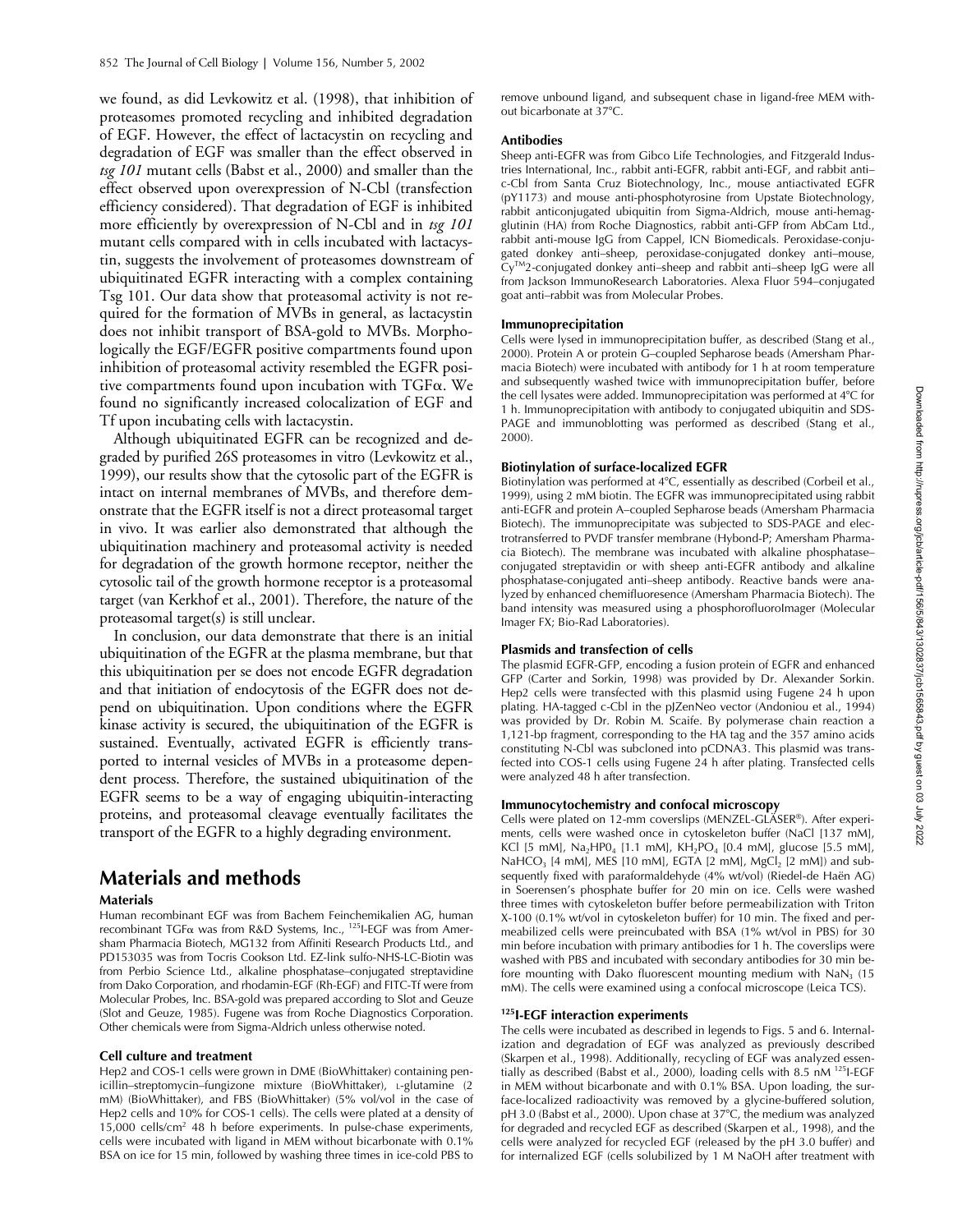low pH). The cpm representing recycled EGF in the medium and at the cell surface were combined in one fraction.

#### **Inhibition of lysosomal or proteasomal activity**

Hep2 cells were preincubated with either NH<sub>4</sub>Cl (10 mM) for 10 min, MG132 (10  $\mu$ M) or lactacystin (50  $\mu$ M) for 1 or 2 h at 37°C. To measure degradation of the EGFR, EGF (10 nM) and CHX (25  $\mu$ g/ml) were added and the cells incubated at 37°C for the indicated times. Cells were lysed and subjected to SDS-PAGE and immunoblotting with antibody to EGFR. For immuno-EM, cells preincubated with the different inhibitors were incubated with EGF (10 nM) on ice for 15 min followed by chase at 37°C for the indicated time periods in the presence of inhibitors.

## **Cathepsin B enzyme assay**

The activity of Cathepsin B (Calbiochem) in the presence of lactacystin and MG132 was analyzed by use of Colorimetric Substrate I (Calbiochem) according to the manufacturer's instructions. The enzyme assay was performed three times with three parallels for each condition.

#### **Immuno-EM**

The cells were incubated as described in legends to figures. The cells were subsequently washed with PBS, fixed with paraformaldehyde (4% wt/vol) and glutaraldehyde (0.1% wt/vol) in Sorensen's phosphate buffer and processed for cryosectioning and immunolabeling (Griffiths et al., 1984). Bound antibodies were visualized using protein A gold, a gift of Dr. G. Posthuma. When the primary antibody was mouse or sheep IgG, incubation with rabbit anti–mouse or rabbit anti–sheep IgG was used as an intermediate step between the primary antibody and protein A gold. The sections were examined using a Philips CM 120 electron microscope. To quantify labeling of MVBs, the total number of gold particles found on MVBs (100%) were divided into two groups, gold particles associated with the outer limiting membrane and gold particles associated with internal membranes, and the percentage distribution of the labeling was calculated. In each experiment a minimum of 100 gold particles were counted on MVBs.

We thank Marianne Skeie for excellent technical assistance and Robin Scaife and Alexander Sorkin for providing plasmids.

This work was supported by Medinnova, Novo Nordisk Foundation, Anders Jahre's Foundation for the Promotion of Science, Blix Legacy, and Bruun's Legacy. K.E. Longva was supported by a fellowship from The Norwegian Women's Public Health Association, and E. Stang and L.E. Johannessen by fellowships from The Norwegian Cancer Society.

Submitted: 11 June 2001 Revised: 18 June 2001 Accepted: 23 January 2002

# **References**

- Andoniou, C.E., C.B. Thien, and W.Y. Langdon. 1994. Tumour induction by activated abl involves tyrosine phosphorylation of the product of the cbl oncogene. *EMBO J.* 13:4515–4523.
- Authier, F., M. Metioui, A.W. Bell, and J.S. Mort. 1999. Negative regulation of epidermal growth factor signaling by selective proteolytic mechanisms in the endosome mediated by cathepsin B. *J. Biol. Chem.* 274:33723–33731.
- Babst, M., G. Odorizzi, E.J. Estepa, and S.D. Emr. 2000. Mammalian tumor susceptibility gene 101 (TSG101) and the yeast homologue, Vps23p, both function in late endosomal trafficking. *Traffic.* 1:248–258.
- Bonifacino, J.S., and A.M. Weissman. 1998. Ubiquitin and the control of protein fate in the secretory and endocytic pathways. *Annu. Rev. Cell Dev. Biol.* 14: 19–57.
- Carpenter, G., and S. Cohen. 1976. 125I-labeled human epidermal growth factor. Binding, internalization, and degradation in human fibroblasts. *J. Cell Biol.* 71:159–171.
- Carter, R.E., and A. Sorkin. 1998. Endocytosis of functional epidermal growth factor receptor-green fluorescent protein chimera. *J. Biol. Chem.* 273:35000– 35007.
- Corbeil, D., K. Roper, M.J. Hannah, A. Hellwig, and W.B. Huttner. 1999. Selective localization of the polytopic membrane protein prominin in microvilli of epithelial cells—a combination of apical sorting and retention in plasma membrane protrusions. *J. Cell Sci.* 112:1023–1033.

Decker, S.J. 1990. Epidermal growth factor and transforming growth factor-alpha

induce differential processing of the epidermal growth factor receptor. *Biochem. Biophys. Res. Commun.* 166:615–621.

- Ebner, R., and R. Derynck. 1991. Epidermal growth factor and transforming growth factor-alpha: differential intracellular routing and processing of ligand-receptor complexes. *Cell Regul.* 2:599–612.
- Felder, S., K. Miller, G. Moehren, A. Ullrich, J. Schlessinger, and C.R. Hopkins. 1990. Kinase activity controls the sorting of the epidermal growth factor receptor within the multivesicular body. *Cell.* 61:623–634.
- Galcheva-Gargova, Z., S.J. Theroux, and R.J. Davis. 1995. The epidermal growth factor receptor is covalently linked to ubiquitin. *Oncogene.* 11:2649–2655.
- Griffiths, G., A. McDowall, R. Back, and J. Dubochet. 1984. On the preparation of cryosections for immunocytochemistry. *J. Ultrastruct. Res.* 89:65–78.
- Heldin, C.H., A. Ostman, and L. Ronnstrand. 1998. Signal transduction via platelet-derived growth factor receptors. *Biochim. Biophys. Acta.* 1378:F79–F113.
- Hicke, L. 1997. Ubiquitin-dependent internalization and down-regulation of plasma membrane proteins. *FASEB J.* 11:1215–1226.
- Hicke, L. 1999. Gettin' down with ubiquitin: turning off cell-surface receptors, transporters and channels. *Trends Cell Biol.* 9:107–112.
- Hicke, L., and H. Riezman. 1996. Ubiquitination of a yeast plasma membrane receptor signals its ligand-stimulated endocytosis. *Cell.* 84:277–287.
- Jeffers, M., G.A. Taylor, K.M. Weidner, S. Omura, and G.F. Vande Woude. 1997. Degradation of the Met tyrosine kinase receptor by the ubiquitin-proteasome pathway. *Mol. Cell. Biol.* 17:799–808.
- Joazeiro, C.A., S.S. Wing, H. Huang, J.D. Leverson, T. Hunter, and Y.C. Liu. 1999. The tyrosine kinase negative regulator c-Cbl as a RING-type, E2 dependent ubiquitin-protein ligase. *Science.* 286:309–312.
- Katzmann, D.J., M. Babst, and S.D. Emr. 2001. Ubiquitin-dependent sorting into the multivesicular body pathway requires the function of a conserved endosomal protein sorting complex, ESCRT-I. *Cell.* 106:145–155.
- King, A.C., L. Hernaez-Davis, and P. Cuatrecasas. 1980a. Lysomotropic amines cause intracellular accumulation of receptors for epidermal growth factor. *Proc. Natl. Acad. Sci. USA.* 77:3283–3287.
- King, A.C., R.A. Willis, and P. Cuatrecasas. 1980b. Accumulation of epidermal growth factor within cells does not depend on receptor recycling. *Biochem. Biophys. Res. Commun.* 97:840–845.
- Lee, P.S., Y. Wang, M.G. Dominguez, Y.G. Yeung, M.A. Murphy, D.D. Bowtell, and E.R. Stanley. 1999. The Cbl protooncoprotein stimulates CSF-1 receptor multiubiquitination and endocytosis, and attenuates macrophage proliferation. *EMBO J.* 18:3616–3628.
- Levkowitz, G., H. Waterman, E. Zamir, Z. Kam, S. Oved, W.Y. Langdon, L. Beguinot, B. Geiger, and Y. Yarden. 1998. c-Cbl/Sli-1 regulates endocytic sorting and ubiquitination of the epidermal growth factor receptor. *Genes Dev.* 12:3663–3674.
- Levkowitz, G., H. Waterman, S.A. Ettenberg, M. Katz, A.Y. Tsygankov, I. Alroy, S. Lavi, K. Iwai, Y. Reiss, A. Ciechanover, et al. 1999. Ubiquitin ligase activity and tyrosine phosphorylation underlie suppression of growth factor signaling by c-Cbl/Sli-1. *Mol. Cell.* 4:1029–1040.
- Lill, N.L., P. Douillard, R.A. Awwad, S. Ota, M.L. Lupher, Jr., S. Miyake, N. Meissner-Lula, V.W. Hsu, and H. Band. 2000. The evolutionarily conserved N-terminal region of Cbl is sufficient to enhance down-regulation of the epidermal growth factor receptor. *J. Biol. Chem.* 275:367–377.
- Mimnaugh, E.G., C. Chavany, and L. Neckers. 1996. Polyubiquitination and proteasomal degradation of the p185c-erbB-2 receptor protein-tyrosine kinase induced by geldanamycin. *J. Biol. Chem.* 271:22796–22801.
- Miyake, S., M.L. Lupher, Jr., B. Druker, and H. Band. 1998. The tyrosine kinase regulator Cbl enhances the ubiquitination and degradation of the plateletderived growth factor receptor alpha. *Proc. Natl. Acad. Sci. USA.* 95:7927– 7932.
- Miyake, S., K.P. Mullane-Robinson, N.L. Lill, P. Douillard, and H. Band. 1999. Cbl-mediated negative regulation of platelet-derived growth factor receptordependent cell proliferation. A critical role for Cbl tyrosine kinase-binding domain. *J. Biol. Chem.* 274:16619–16628.
- Mori, S., H. Kanaki, K. Tanaka, N. Morisaki, and Y. Saito. 1995a. Ligand-activated platelet-derived growth factor beta-receptor is degraded through proteasome-dependent proteolytic pathway. *Biochem. Biophys. Res. Commun.* 217:224–229.
- Mori, S., K. Tanaka, S. Omura, and Y. Saito. 1995b. Degradation process of ligand-stimulated platelet-derived growth factor beta-receptor involves ubiquitin-proteasome proteolytic pathway. *J. Biol. Chem.* 270:29447–29452.
- Skarpen, E., L.E. Johannessen, K. Bjerk, H. Fasteng, T.K. Guren, B. Lindeman, G.H. Thoresen, T. Christoffersen, E. Stang, H.S. Huitfeldt, and I.H. Madshus. 1998. Endocytosed epidermal growth factor (EGF) receptors contrib-